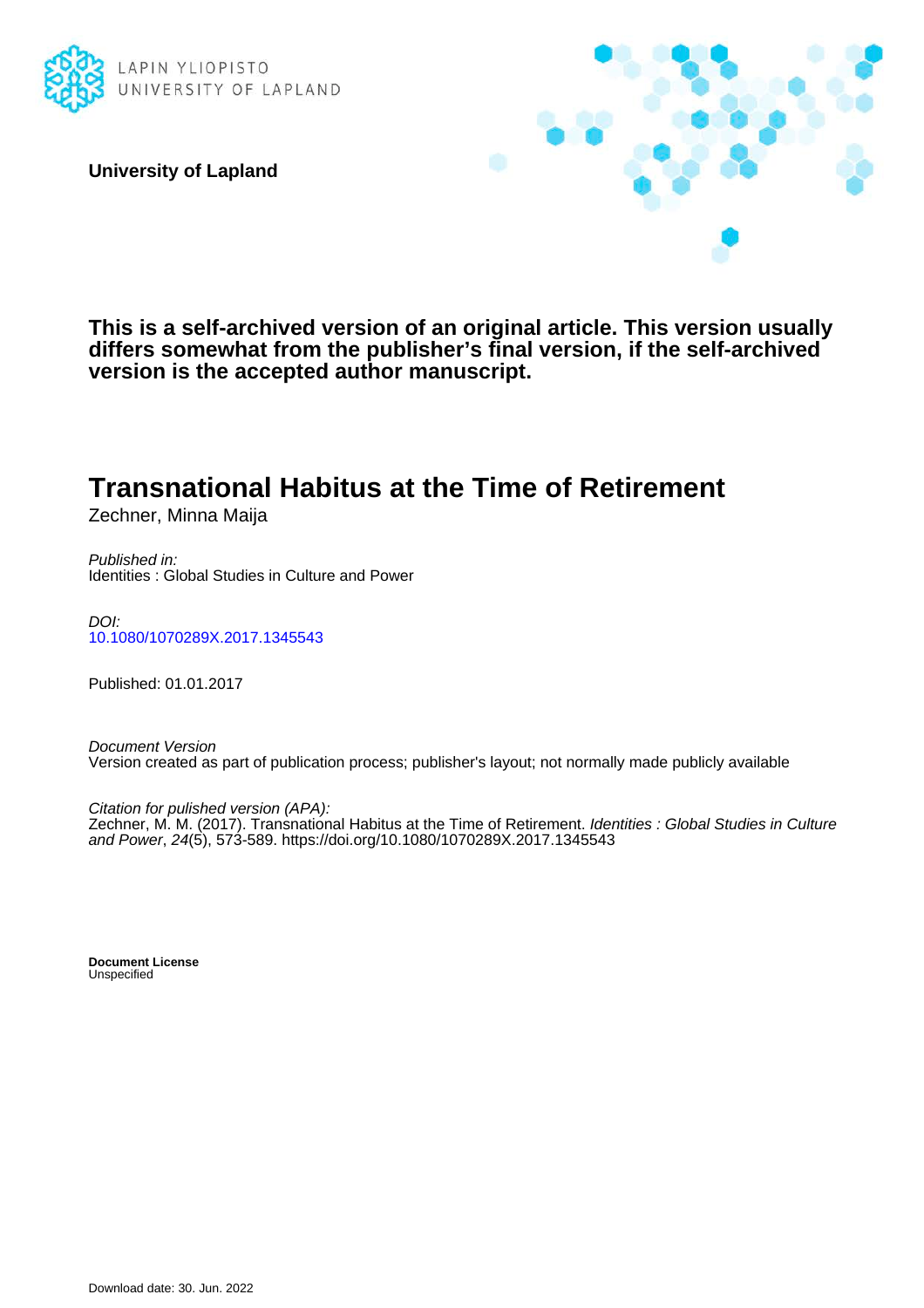Published in Identities. Global Studies in Culture and Power 24, 2017 - Issue 5: Ageing in Transnational Contexts: Transforming Everyday Practices and identities in Later Life, Guest Editors: Lena Näre, Katie Walsh and Loretta Baldassar, pages 573– 589.

## **Transnational habitus at the time of retirement**

Minna Zechner

#### Abstract:

International mobility requires the shifting of bodies across places, through life courses and stages, creating individual and collective experiences that become taken for granted. They are habitus, which is the durable deployment of an individual's body in the world, as well as a scheme of perception, thought and action that is present throughout life, including retirement. This study asks what kind of transnational habitus is visible in the narratives of interviewed older adults at the time of retirement. The answer is sought by analysing life stories of mobility from older adults who live or have lived abroad for several years. The multilocal transnational habitus of interviewees rests on their desire to maintain their mobility when retired. However, both their physical and mental international mobility are at risk when faced with an ailing body and mind, and policies allow and restrict the transferability of benefits and accessibility to services.

Keywords: Habitus, transnational, retirement, migration, life story, social field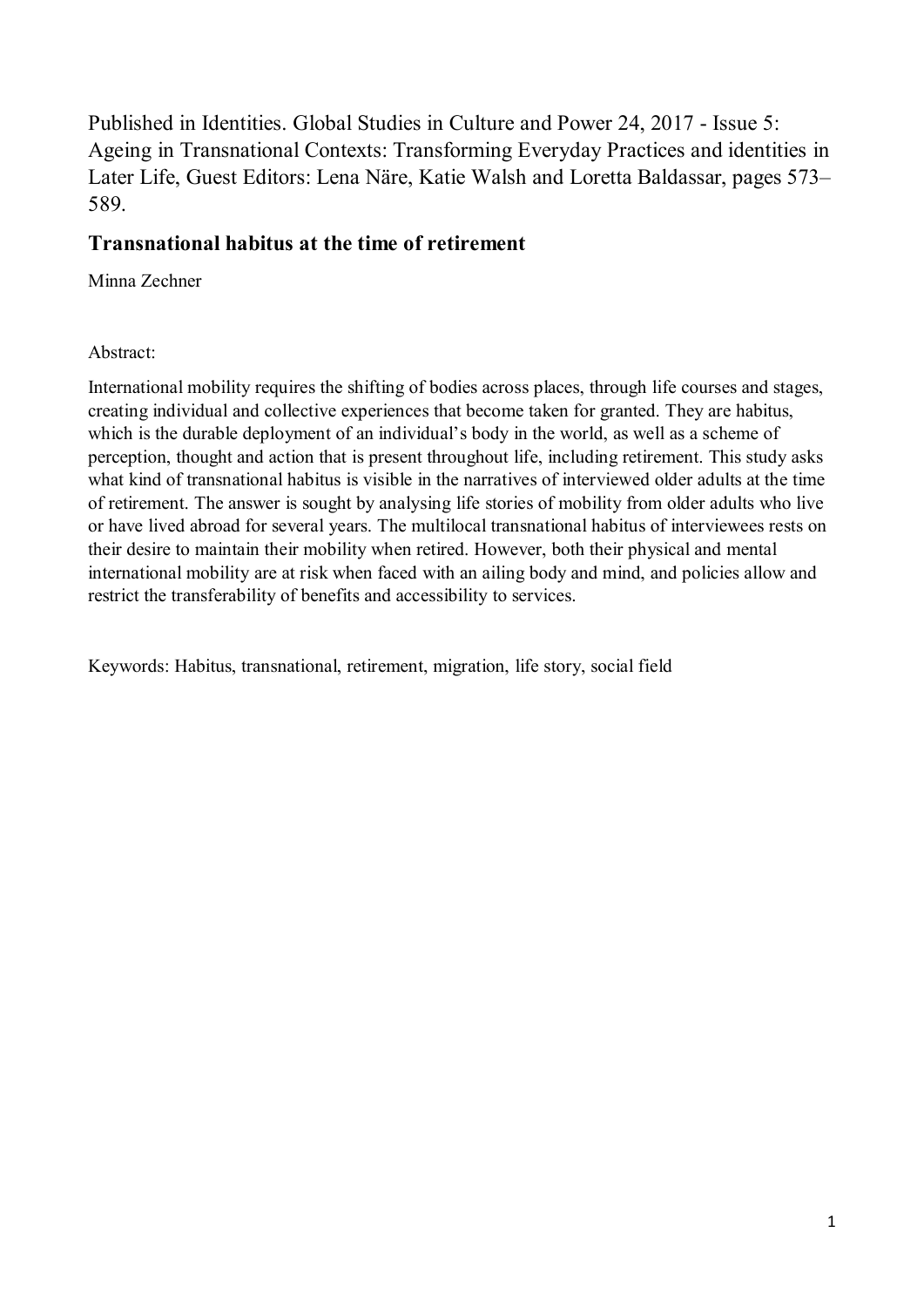## **Transnational habitus at the time of retirement**

#### Minna Zechner

In this article I study the pre and post retirement plans and realisations of older adults who, at some point of their life, have spent several years in a foreign country, which is different from where they were born and where they grew up. These experiences of international mobility are part of their life story and incorporated in their habitus which is a product of person's history, social position, perception and symbolic mastery (Bourdieu 1977). As data, I use mobility life stories, where eight interviewees explain the major international moves and mobilities in their lives. Interviewees are ethnic whites with western origin aged 60 and over, their international migration was voluntary and their social status could be described, based on their education, income and style of life, as middle class. The past, present and future ways of being can be described as transnational which refers to relationships, activities, affiliations social formations spanning nation-states (Vertovec 2009, 2).

International mobility has required shifting of bodies from one location to another but not only across places but also through their life courses and stages, creating histories that are both individual and collective (see Gardner 2002, 1). I look at their histories as an entity since the experience of international mobility, life spent abroad, has become taken-for-granted knowledge of being (see Thibodaux 2005) and it is likely to influence choices related to retirement. Who we are is influenced by the bodily relationship to the outside world, the role of the body in identity construction is essential (Easthope 2009, 66, 73).

Habitus is the durable organisation of individual's body, and its deployment in the world and thus connected to the everyday lives of individuals (see Allan 2007, 416). Habitus, however, is not only a bodily feature, but schemes of perception, thought and action (Bourdieu 1989, 14). Advanced age is for many also the time of retirement, which is considered as one of the most important later life status transitions (Szinovacz 1980). For many migrants or transnational individuals, it is also a likely point to consider the move back (return of retirement) or the move out (retirement migration or lifestyle migration). So simultaneously when the relation to one's body changes both physically (bodily ailments) and societally (being retired) they may re/consider the place of residence, international mobility and immobility. The problematic nature of these choices relate to ageing bodies and their everyday needs and to the inherent inability to be bodily present in more than one location. The embodied experience of ageing often has to do with bodily decline which in turn influences decisions concerning international mobility.

Studies on international mobility of retired individuals have created various categories to call the for. Return of retirement or return migration of pensioners refers to retired migrants who decide to return to their place of origin, notwithstanding the reasons for migration (Gmelch 1980). Retirement migration again is a concept used to describe the seasonal or permanent move of retired and in many cases, affluent individuals (Warnes 1991). Finally, lifestyle migration is defined as the migration of rather affluent individuals, moving temporarily or permanently to places that for various reasons signify for the migrants quality of life (Benson and O'Reilly 2009). Lifestyle migration is a possibility for older adults (see Haas 2013) as part of the reflexive project of the self (Hoey 2005) albeit the field of possibilities is always limited by structures, dispositions (habitus) and capital (Bourdieu 1984, 110).

The question that this article addresses is how the experiences of international migration and mobility or transnational habitus is inscribed in the retirement plans and realisations of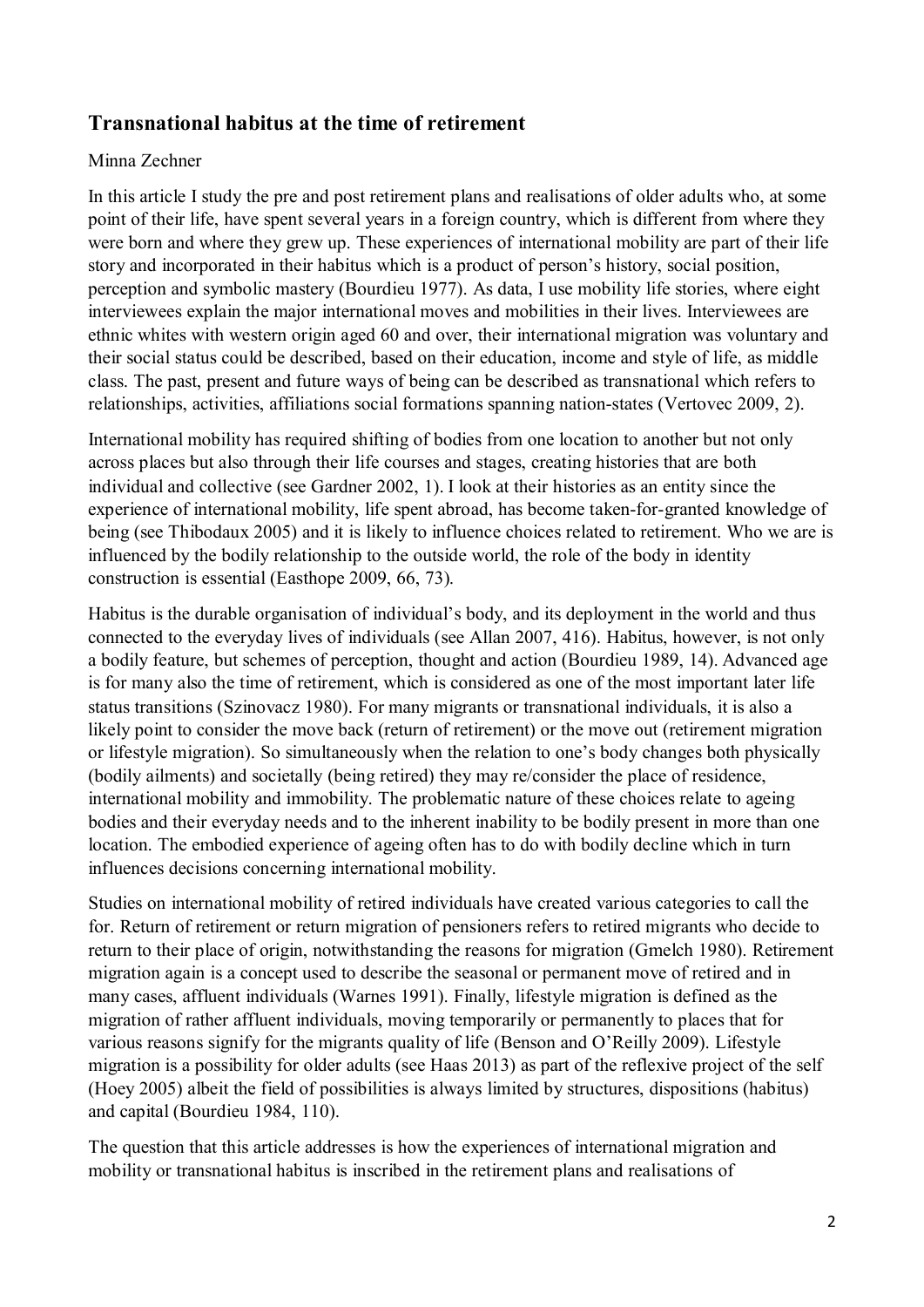interviewees. The article proceeds so that first the data and methods are explained, then the topic of habitus is discussed and the rest of the article focuses on describing the results of the analysis and the conclusions based on it.

### **Analysing Mobility Life Stories**

This study is based on seven interviews with six women and two men. Interviews were done individually, except one where a couple participated. Interviewees' ages fall between 60 and 87 and five of them are already retired and the rest are working. All but one have university level education, one interviewee is single and has no children and two interviewees do not have grandchildren. Interviewees were found through personal networks and snowballing with the criteria that they are aged at least 60 and they have lived abroad at some point of their life for several years. Interviews were conducted in December 2014 and January 2015 in Finland and one via the internet from Finland to the United States of America.

The table one below shows essential information on the interviewees age, gender, family relations and years lived in different countries (table 1). Selection of interviewees was purposefully done so, that it does not represent certain nationalities or directions of migration and international mobility. Instead, this research seeks to challenge the bifocality that is present in many studies on migration, where central notions are sending and receiving countries, or homes here and there (see for example Gardner 2002). Here the starting point is transnationality and the possibility of multiple, more than two, belongings based on often not only countries of residence or attachment. Additionally the aim was to include individuals whose international migration or mobility has taken place at differing stages of life, not for example only those who migrate when retired already. I believe there are commonalities in the habitus of those middle class migrants in how international migration and mobility is built into the life stories and to plans and realisations of retirement.

| Age | Gender         | Family<br>relations                                | <b>Birth country</b>               | Years in countries of residence (min.<br>year) and time of return                                    |
|-----|----------------|----------------------------------------------------|------------------------------------|------------------------------------------------------------------------------------------------------|
| 68  | F              | Married,<br>German<br>husband living<br>in Germany | Finland                            | 44 years in Germany, returned in<br>Finland $(2010)$                                                 |
| 63  | F              | Single                                             | <b>United States</b><br>of America | 2 years in United Kingdom, 35 in<br>Finland where still lives (since 1979)                           |
| 60  | $\overline{F}$ | Married,<br>German<br>husband                      | Finland                            | 19 years in Germany, returned in<br>Finland (1993)                                                   |
| 76  | $\overline{F}$ | Widowed,<br>husband was<br>Finnish                 | United<br>Kingdom                  | 1 year in Switzerland, 1 year in<br>Australia, 52 years in Finland where<br>still lives (since 1962) |

Table 1: Interviewees' age, gender, family status, birth country, countries of longer residence and the time they moved where they lived at the time of interview.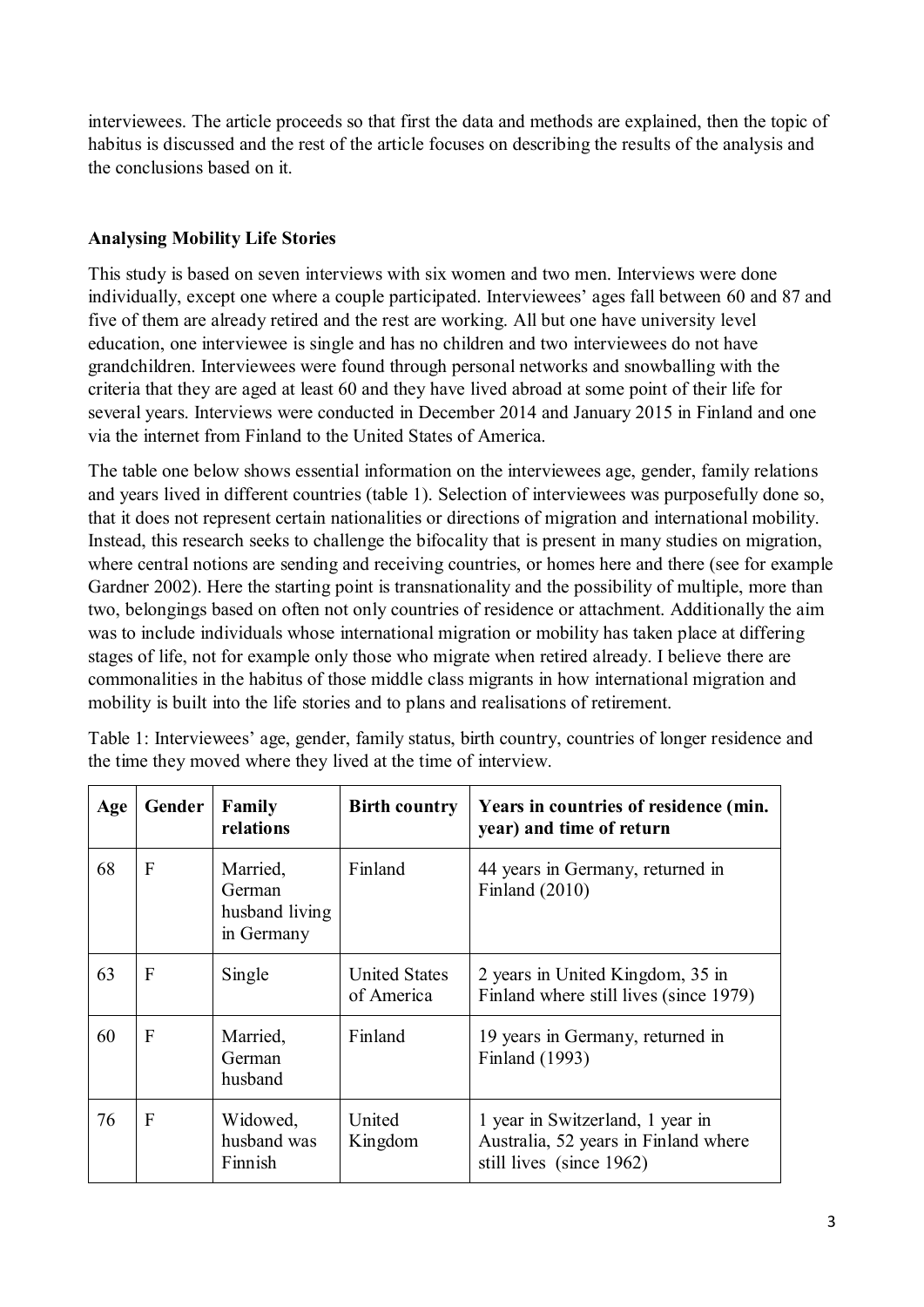| 68              | M             | Married, wife<br>Finnish            | <b>United States</b><br>of America | 42 years in Finland, 1 in Denmark and<br>Israel, lives in Finland (since 1972) |
|-----------------|---------------|-------------------------------------|------------------------------------|--------------------------------------------------------------------------------|
| 63              | $\mathbf{F}$  | Widowed,<br>husband was<br>American | <b>United States</b><br>of America | 26 years in Finland, returned to United<br>States $(2014)$                     |
| 87<br>and<br>84 | M<br>and<br>F | Married, both<br>American           | <b>United States</b><br>of America | 13 years in Finland where still living<br>(since 2002)                         |

Interview questions included background information (for example age, citizenship, education, income level, occupation, employment and family members), the times and reasons for living abroad from past until present and a number of questions related to retirement (timing, where to settle and why for example). Questions were open and interviewees were encouraged to tell their stories as they wished thereby allowing them to create meanings and bring fore interpretations on the events they recounted (see Holstein and Gubrium 1995). Based on interviews mobility life stories were generated and I use them to interpret overt and covert meanings of retirement and international mobility or migration (see Bertaux and Kohli 1984).

The thematic life stories were built around the topic of international migration and mobility, so that extended stays abroad were mapped and also shorter international and national trips were discussed. The stories spanned from childhood experiences until present and the major moves of the children of the interviewees were also covered. Mobility life stories make visible how migration and mobility are built into the present stage of life. Individual mobility life stories bear a double significance so that they display personal and individual meanings while they are also cultural artefacts arising from particular social and cultural contexts (Chamberlayne and King 1996, 97–98). These stories thus have the potential to manifest parts of the transnational habitus of the interviewees.

The analysis of mobility life stories is influenced by narrative methods. First I mapped, literarily with mind maps, the major events in each life story. Major events were not necessarily the ones that seem essential looking from the outside, but the ones that attracted thick descriptions. They can be epiphanies that are crisis, problematic experiences of surprising turns in the life of an individual. In life stories epiphanies often are turning points, points of important changes and moments of realisations (Denzin 1989). If not epiphanies, the major events were episodes, small events that contain detailed descriptions and visualisations (see Brewer 1986). Analysis thus emphasises the interpretations and meanings that the interviewees themselves put in mobility and migration as part of their stories and choices related to retirement.

The following topics attracted thick descriptions in the mobility life stories, although they were not present in all stories: care for older persons, deaths of close ones, friends, health care services, income, illnesses, studies, employment, marriage and traveling. Instead the following four topics, which I shall present in the following sections in this order, were present and thoroughly discussed in all mobility life stories: the beginning of mobility or international migration; children and/or grandchildren; language and culture and finally retirement-related matters. Before getting into thses topics I however elaborate on the transnational habitus.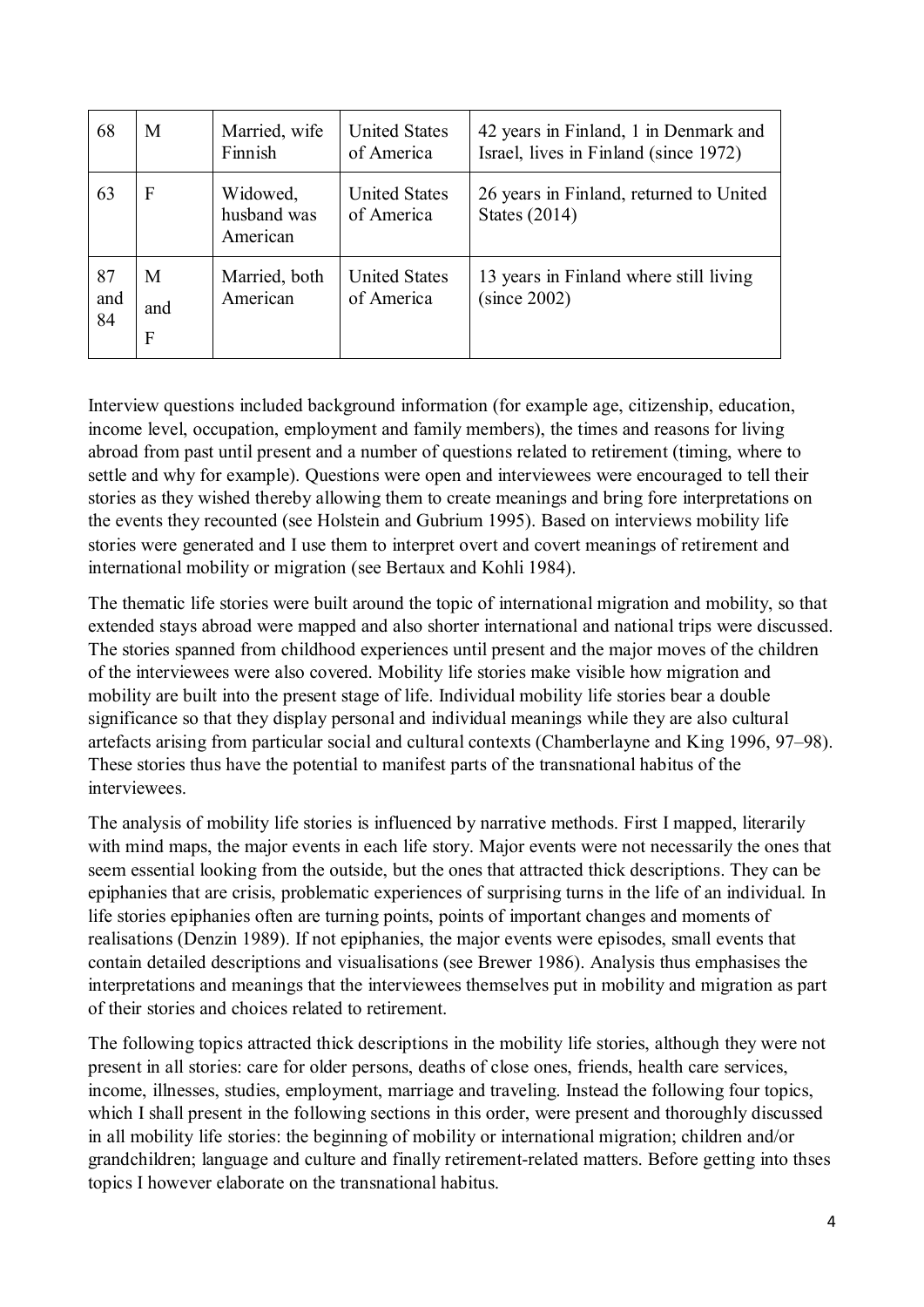#### **Transnational Habitus**

Pierre Bourdieu's (1989, 14) theory of human social practice gives equal weight to structure and agency so that in the social world there are objective structures notwithstanding the consciousness and will of actors, who, in turn are able to guide and constrain their practices. Theory emphasise the subjective side of actors, albeit also the subjective side is structured in terms of 'schemes of perception, thought and action' (Bourdieu 1989, 14) which he calls habitus. Central to the concept of habitus is the internalisation of social expectations and value systems and their incorporation into bodily dispositions (Kelly and Lusis 2006, 834). Body and its' relation to the physical world, again is essential in identity construction.

Habitus can be seen as the part of the society that lives in the individual (incorporated history) and field represents social structures (objectified history). There are tensions and dialectical relationship between habitus and field (Bourdieu 1990, 66). Fields are delineated by sets of connections among objective positions that may be filled by individuals, groups or organisations and especially the relationships among and between these positions are important (Allan 2007, 420). For example European Union can be seen as a field, with objectively linked parts or bodies with relationships that are sites of active practices. Fields are constantly changing, but they are related to capitals that are present in all fields, but with different weight.

The four forms of capital in Bourdieu's (1986, 243) theory are economic, social, symbolic and cultural. Economic capital is determined by wealth and income and it influences strongly the levels of other capitals that individuals possess. Social capital is found in the networks and connections that the individual is set within and can be mobilised to generate advantages or benefits (Bourdieu 1986, 249). Amongst retirement migrants, for example useful social capital may be those who are already residing in the area where the migrant plans to settle for retirement. Symbolic capital is the capacity to use symbols to create or consolidate physical and social realities (Bourdieu 1990, 166). Objective categories and structures, such as migrant, ethnicity and gender, are generated through symbolic capital, which is power to construct reality.

The fourth type of capital is cultural, which refers to informal social skills, habits, linguistic styles and tastes. Bourdieu (1986, 243) distinguishes three kinds of cultural capital. Objectified cultural capital contains the material goods such as books and artworks. Institutionalised cultural capital includes certifications, diplomas and degrees that officially acknowledge the possession of skills, knowledge and abilities. Embodied cultural capital is something that partly makes the habitus of an individual. It is lived and expressed through and by the body and is manifested in taste. Taste is strongly influenced by social class, those who recognise and follow the similar cultural code regarding for example traveling, clothing and housing.

A key feature of these forms of capital is that they are contingent, in the sense that their valuation is determined within a particular social and spatial context (Kelly and Lusis 2006, 834) and this is an important notion when studying transnational activities. In some studies (transnational) habitus is seen as place-specific (see for example Bauder 2004), while others emphasise the transferability of habitus (see for example Kelly and Lusis 2006). International mobility puts individuals in situations where the capitals they possess may lose or gain importance at differing times, places and life stages. Individuals also have, through international mobility, possibilities to gain various capitals,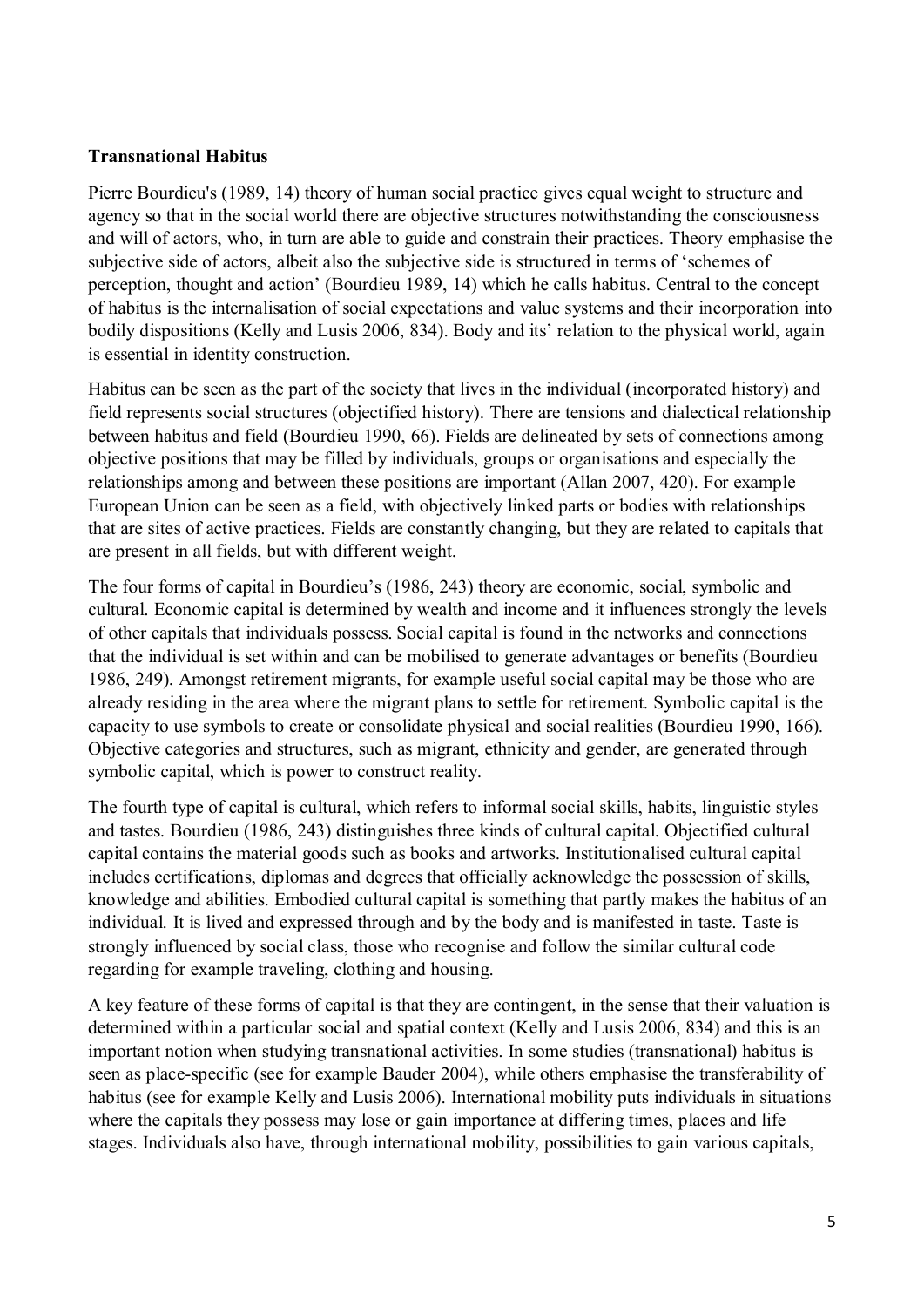learn how to use them in various fields and thus develop a transnational habitus. Next I analyse the beginnings of the interviewees' mobile lives.

#### **Beginnings of Mobile Lives: 'This Possibility was Meant for Us'**

There was variation in how and at what stage of life the interviewees migrated internationally. Most of them had done the so called big move during their youth, but a North American<sup>[1](#page-6-0)</sup> couple had moved to Finland several years after retirement, an American woman returned to United States of America from Finland at the brink of retirement and a Finnish woman returned to Finland few years after retirement. However, the chronological distance or numbers of big moves did not seem to fade the intensity of telling about it.

Some of the stories focused on the actual events and circumstances leading to the act of moving. For example an American couple had been to Finland shorter periods of time as exchange students and for some teaching. The husband of the interviewee was musician and he was asked over to Finland to discuss a possibility to teach there: 'life plays tricks on you sometimes, everywhere we went we saw musicians'. He was offered a job, however, it was not possible for them to live on one salary. They needed to find a job for the interviewee as well. During the last day in Finland the husband met some Americans already living there and they discussed the need for another job. One of the Americans living in Finland asked what is the occupation of the interviewee and when told his

> … eyes opened wide, he said we have a temporary lectureship for next year. The deadline for applying is on Tuesday. Do you think you wife might be interested? So I sent a telex, back in those days, with my application. And low and behold: we had too jobs. So we just, just made the leap.

These events took place in the 1980's when internet and video phone calls were not common. There was need for the husband to be physically present in Finland to discuss the employment possibilities and to encounter face to face other musicians and American individuals in order to arrange their future everyday life. He physically felt the coldness of Finnish February weather and shook hands with other Americans who had already migrated to Finland. He acted in the field of Finnish immigration policies and employment market. He was using his and the interviewee's institutional cultural capital of degrees to gain access to jobs in Finland. He had social capital, fellow musicians, met during the earlier visits to Finland. The story reflects the habitus of the couple, educated professionals who needed two jobs to make a living and willing to migrate to Finland albeit they did not see migration as natural part of their identities: 'it wasn't a natural thing for us that we would just suddenly go to Finland, because we lived in Australia last year, and we wanted to try Botswana next year. That wasn't part of our history.' Living in Finland, was, however already part of their history and their habitus.

For some of the interviewees recounted migration and international mobility as part of their identity and everyday life due to their interest in other cultures, or dislike towards their own: 'I was interested in other people's points of view of life. Not just the English one. Because I was born just before the war and all this patriotism and hating other people. I didn't quite like it.' There was a need to experience different kind of living and views to the world, as the Finnish interviewee put it: 'I always wanted to sail bigger seas, so that it wouldn't be so small and family-oriented[2.](#page-6-1)'

l

<span id="page-6-0"></span><sup>&</sup>lt;sup>1</sup> All American interviewees are from United States of America, I call them American from this point on.

<span id="page-6-1"></span><sup>2</sup> Finnish excerpts are translated by the author.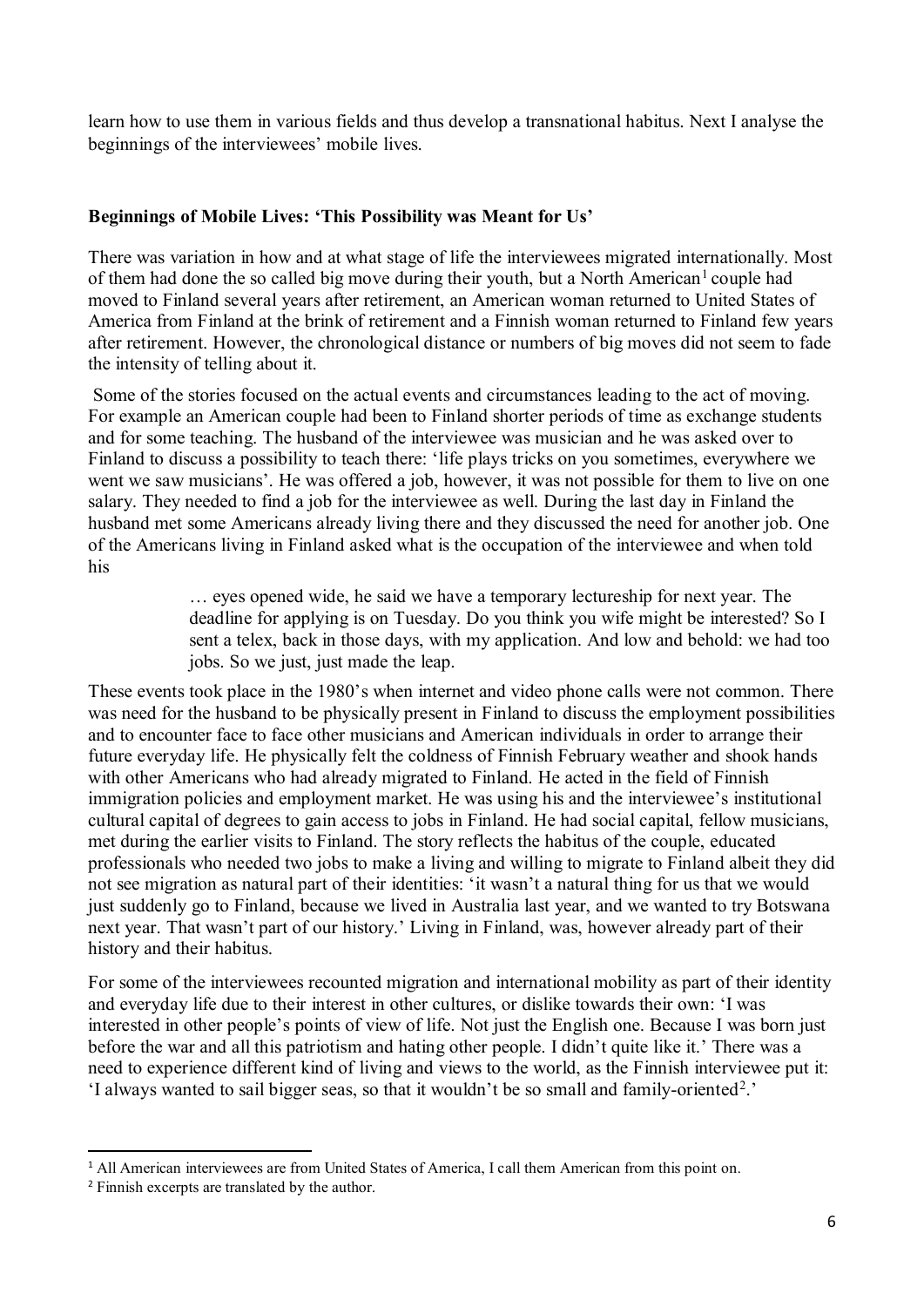Identities are partly constructed through difference, through identification of the other that may be seen as desirable or undesirable (see Said 1979). Encounters with difference gives migrants and transnational individuals the possibility to face new circumstances, experiences and situations where there is need for rethinking and reassessing the ways to deal with issues arising in their everyday life (see Mason 2004). These experiences give fuel to identity construction and allows to shape the habitus. Next topic concerns children and grandchildren.

#### **Children and Grandchildren: 'If you Travel with Your Children, They Seem to Keep the**

#### **Travelling Mood'**

Children and grandchildren are important points of reference for interviewees and I shall return in relation to retirement. A Finnish interviewee who lived 19 years in Germany noted that 'If you travel with your kids nowadays, or during the last 20 years have traveled with them, they seem to keep the travelling mood.' Children grow up seeing international mobility, if not migration, as a normal part of life. As adults, they tend to keep on moving. Indeed several stories were told about children being exchange students and working and studying abroad. It may be safe to say that international mobility was built in to the transnational habitus of these children (see also Carlson 2012). It has been claimed that previous generations, in the ever-changing world, are not any more able to provide a ready template for the identity construction of younger generations (White and Wyn 2004, 184). Here interviewees seem to be able to pass on at least the possibility of change, change of place and transnationalism as part of their everyday life and identity building (see also O´Reilly 2002).

Engaging children with the mobile life of their parents may also be a source of guilt to their parents. Learning languages, seeing and going after opportunities across the globe is a kind of inheritance that interviewees portray as having passed on to their children. This inheritance has a price tag in it as children may need extra efforts in learning two or more sets of values, languages, habits and customs (see Fuligni & Telzer 2012) and getting used to different climates and foods. These new ways of living have evident consequences to the corporeal existence and everyday life of their children moulding their habitus and for example tastes for food as an example of cultural capital. Growing up with Finnish rye bread instead of American peanut butter and jelly sandwiches leaves traces to the identities of children and influences their tastes or embodied cultural capital.

The 'inheritance' may also go the other way around as with the American couple who moved to Finland after retirement. Their son was an exchange student in Finland 40 years ago and has been since then living on and off in Finland: 'I would say he fell in love with Finland, very much. The host family he fit in so nicely and they kept telling us that he was learning the language so fast.' At some point he married a Finnish woman, started a family and settled in Finland. The parents (interviewees) have been visiting in Finland and the son and his wife encouraged them to move to Finland as well. What has often been neglected in migration studies are the contributions that children and youth in immigrant families make to the adaptation and adjustment of immigrant families in the new home country (Fuligni & Telzer 2012, 182). This could be also seen so that in this family the son influenced the parents the identities of parents to match the idea of migration and international mobility. He has also been essential in assisting their everyday life and helping to learn to live in Finland.

**Language and Culture: "We've Never Really Been Abroad'**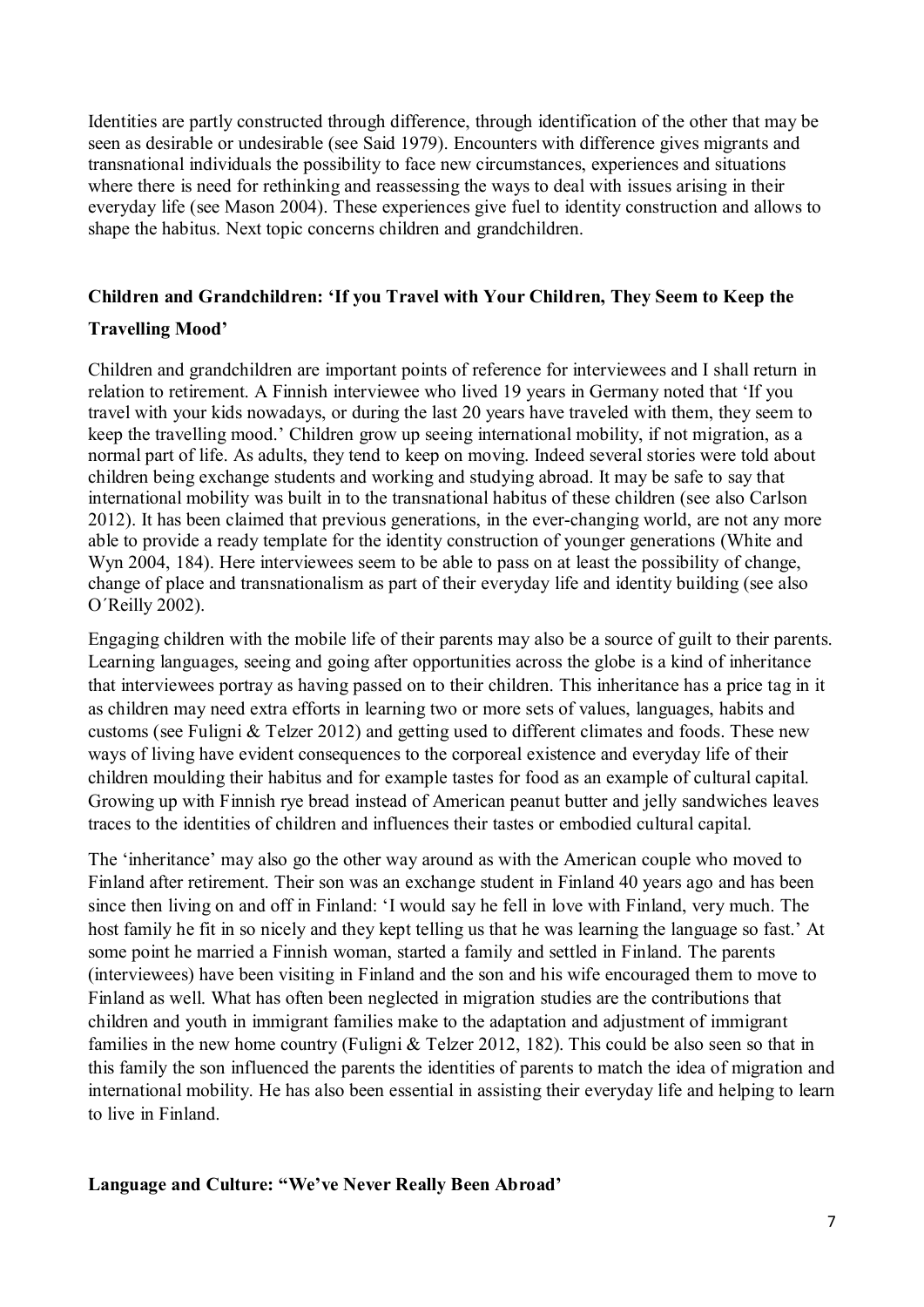The above mentioned interviewees were aged over 70 at the time of the big move, proving that change of habitus is possible at all ages and at all stages of life even if they stated that 'we've never really been abroad' before the big move. However, interest for languages and different cultures are common topics in these mobility life stories. An American man who has lived 42 years in Finland and has a Finnish wife, noted: 'The children from multicultural marriages tend to end up with children from multicultural marriages. I mean they just have so many things in common right away, not quite fitting in exactly.' He is referring to some kind of shared experiences that the children from multicultural marriages have and that could be interpreted as shared transnational habitus. This is likely to require more similarities than the mere experience of living in different countries or having parents of different nationalities, for being a refugee or a university professional in Finland are likely to form different kinds of identity construction material. Here the notion of third culture kids may be useful. They are people who have spent at least part of their childhood in a culture different than their parents'. They are seen to blend their 'home' culture with the culture of the world around them (Pollock and Van Reken 2001). I wish to underline that cultures are often not residing in certain place or location and identity is not dependent upon a given culture but the outcome of shifting positions (see Gardner 2002, 9).

Interviewees are also very much aware that different habits and cultures are not only a source of joy, but they also bring discomfort and feelings of inadequacy when for example language skills are not acquired as intended. The American couple that migrated when retired noted that 'In fact, if we had known how difficult it was, that might have influenced us not to come.' The interviewees were faced with the identity component of not so proficient language learner. Even if it is possible to manage in English in Finland, not knowing the language leaves certain doors closed thus making it difficult to act in certain fields in Finland. For example they mentioned voluntary work as somewhat inaccessible due to lacking skills in Finnish. Here also the differing meanings of ageing and retired individuals becomes visible. Interviewees assumed that volunteer work of older adults is rare in Finland, although it is common (Leinonen 2007).

A rather different feel for languages is presented by the Finnish woman who lived in Germany for 44 years: 'I have always felt that a foreign language sort of sets the person free. I am a different person when I speak English and when German.' Different languages allows her to play with identities and make us of the vast array of cultural capital in her possession. When investing in language, individual intentionally acquires a wide range of symbolic and material resources enhancing various capitals, identity and desires for future (Norton 2000, 10). This in turn, when connected to international mobility or migration, nurtures the possibilities for changes in habitus.

Yet, in parallel to change, also continuity and stability are present in mobile life stories. The British interviewee who has been living in Finland for 52 years noted that 'Finnish way of life was difficult at first and still always is a little bit.' The Britishness never leaves: 'You know when you travel abroad it's always a kind of feeling that your own identity is still in the old country, I think. But still I've quite liked Finnish life and attitude to world. It's a small country, so it has a different view of the world.' She connected her habitus and identity formation with British history, where for example colonising activities and being at the winning side of the Second World War were essential factors contrary to the Finnish history. These notions show how the objectified history becomes incorporated history inscribed in our bodies and minds, in habitus.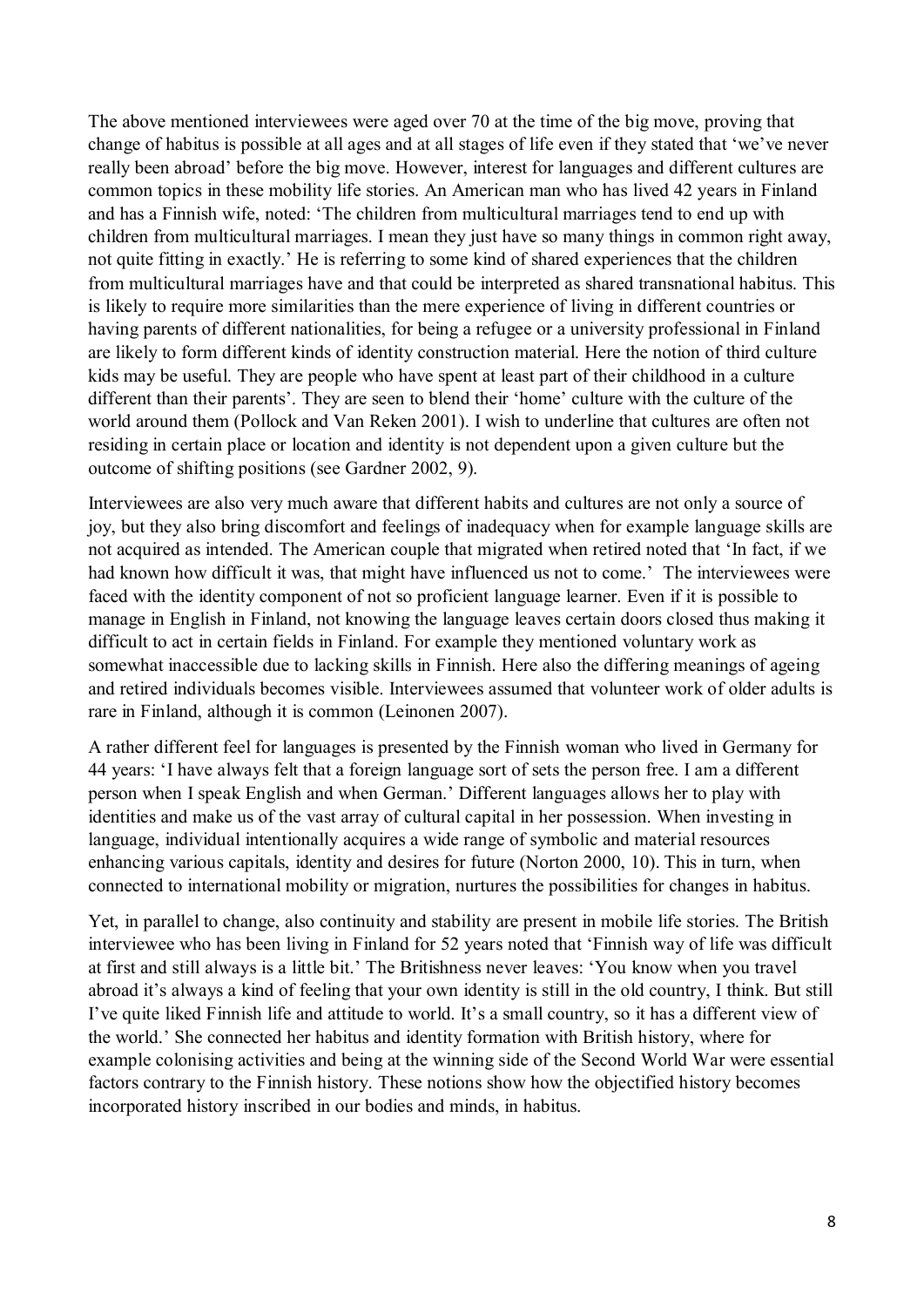The following extract shows, how individuals are aware at the level of everyday activities, of the differences that important in identity construction in distinguishing what I am and what I am not. No matter where one lives, there are always issues that annoy and irritate:

> Sometimes when you are living in another culture you have to complain about things. You have to let off steam. I have seen the difference between the people who live abroad and constantly complain about everything, and they have no business of being abroad if they have been unhappy for 16 years. They should have gone back at least 10 years ago. (American who has lived 2 years in U.K and 35 in Finland)

Interviewees are very much aware of the cultural and habitual differences that make the life of a migrant both rich and annoying. Their habitus includes experiences, skills, knowledge and orientations of individuals who are able to familiarize themselves with other cultures, languages and habits (see Werbner 1999). They have the ability to recognize different fields and they possess a wide variety of cultural capital and are able to use it adequately and even play with it by making fun of the variation and differences. Peter Kohen and James Rosenau (2002, 114) talk about transnational competence that enables individuals to participate effectively in activities that transverse national boundaries (Koehn and Rosenau 2002, 114). These competences may include analytic, emotional, creative, communicative and functional competences, each of them helping to create a sense of openness and mutability (Koehn and Rosenau 2002; Vertovec 2009, 72).

Besides languages, customs and habits, also citizenship was an important topic to discuss in mobility life stories. Since many interviewees had experiences of living abroad from past decades, they brought fore recollections of times when being a foreigner was more difficult than now: 'You definitely knew that you are a foreigner (Ausländerin in German) and this word like migrant (Migrantin), these words came much later'. In her example being a foreigner was demonstrated by the very inconvenient work schedules that tied the low-skilled migrant labour to work from morning until evening, which was felt in the bodies of miogrants. This was an only example that the interviewees told resembling labour migration, although the main motivation according to the interviewee was to learn languages. An American interviewee living in Finland since 1972 told about the citizenship of his children:

> Finnish law said they had to be American and there was no choice about it, even if their mother was Finnish and they were born in Finland. But that was changed in the mid 70's. So they became Finnish citizens right away, but they are still both American citizens.

The recollections of the past regulations and legal frameworks show how the fields (labour market, migration policies etc.) where interviewees act, are changing and these changes are reflected in the everyday life of interviewees, for example what is possible to do as a citizen or a migrant worker. When citizenship or rights of residents are seen as an embodied category, involving concrete people, who are differentially situated in terms of gender, class, ethnicity, sexuality, ability, state in the life cycle and so forth, then citizenship has different layers that affect people simultaneously and in different ways (see Yuval-Davis 1999). Now it is time to explore the plans and realisation of retirement.

**Retirement: "I'm Just Afraid of the Day When I Have to Decide'**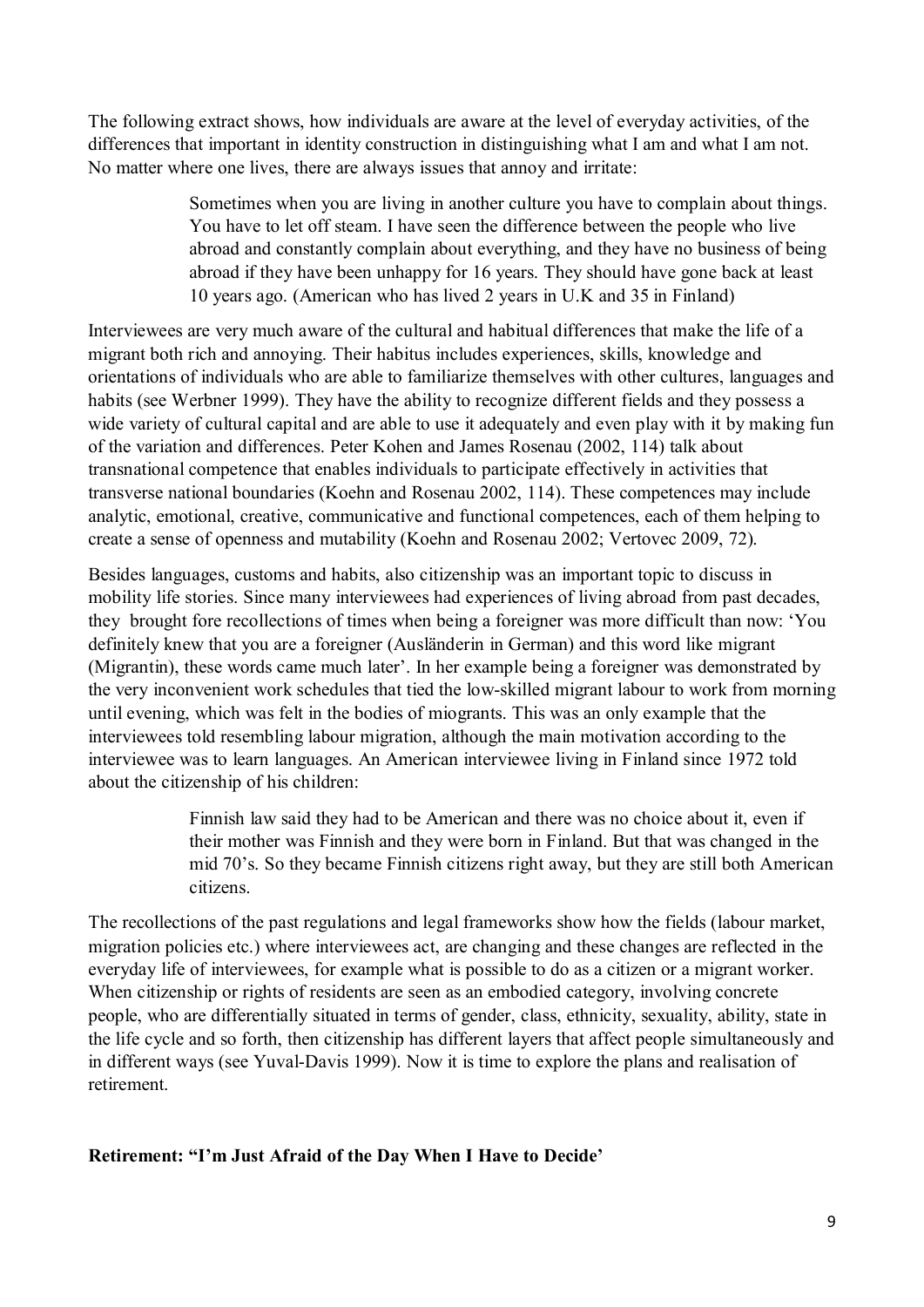Retirement is the time of life when the ties of employment loosen up, at least for those who are covered by pension schemes. Those interviewees who are not yet retired, consider the issues of when to retire and what are the pros and cons in working, and how the pension levels will be. The retired interviewees give to the actual point of retirement less attention and tend to focus more on issues of mobility and immobility. People have then more time and some also more possibilities to plan a possible move somewhere else as the link between income and place of residence becomes weaker (Klinthäll 2014, 22).

since The meaning and level of economic capital become more important when entering the new life stage of retirement as pension levels tend to be lower than salaries and international mobility and migration require funds. Retirement time tends to bring fore the impact of social policies since pensions, health care, care for the elderly and at times also child care become ever more important in people's lives. Some choose to move back to their birth country, others ponder their place of residence through the connections they have to various places.

The possibility of a big move, when retired, is lurking in the minds of many interviewees:

I have never thought I am here for the rest of my life. I would hope to be able to go back and forth as long as possible, and I have always dreaded that day when I realise I can't do it anymore. (American who has lived 2 years in U.K. and 35 in Finland)

Even if there is no intention to actually move or migrate, being mobile is very much desired, built into the transnational habitus. Those whose family members and other close ones are geographically far away are especially concerned. Malene Freudendal-Pedersen (2009, 10) has noted, when studying mobility in everyday life, that mobility is seldom reflected upon, although it plays an important role in potential and possibilities that individuals have in creating the good life, or the kind that reflects oneself . Being able to drive to shopping mall, taking the stairs up to bedroom or having a walk in the woods are common activities that require mobility in the short distance and the short distance mobility is needed in order to be mobile internationally, getting on planes and trains for example.

The bodily decline that is likely to await when becoming older shall influence everyday life of transnational individuals. In Bourdieu's theory of practise there could be, in addition to economic, social, symbolic and cultural capital, a form of capital that reflects physical abilities of an individual: physical capital. Even if the concept of habitus rests on the idea of body's deployment in the world, the functioning of the body is not problematised. Yet, the possibilities and abilities to act in different fields and make use of other capitals may change when the body becomes frail, ill, disabled or starts to need care. At least in relation to transnational habitus, previously mobile life needs changing, but it is possible as with the big moves, also illnesses and disabilities can in time become incorporated in the habitus, in the individual's history, memories and ways of being (see Bourdieu 1977; Thibodaux 2005).

Interviewees are aware how straining long distance travel can be and some interviewees also have faced various illnesses that may hamper their mobility: 'London is kind of my great love, but nowadays I am not up to traveling there any more, except in my thoughts.' When bodily decline limits travels, taking international mobility from her everyday life, she is able to recourse to the embodied cultural capital collected during the years when she was able to travel and spend time in London.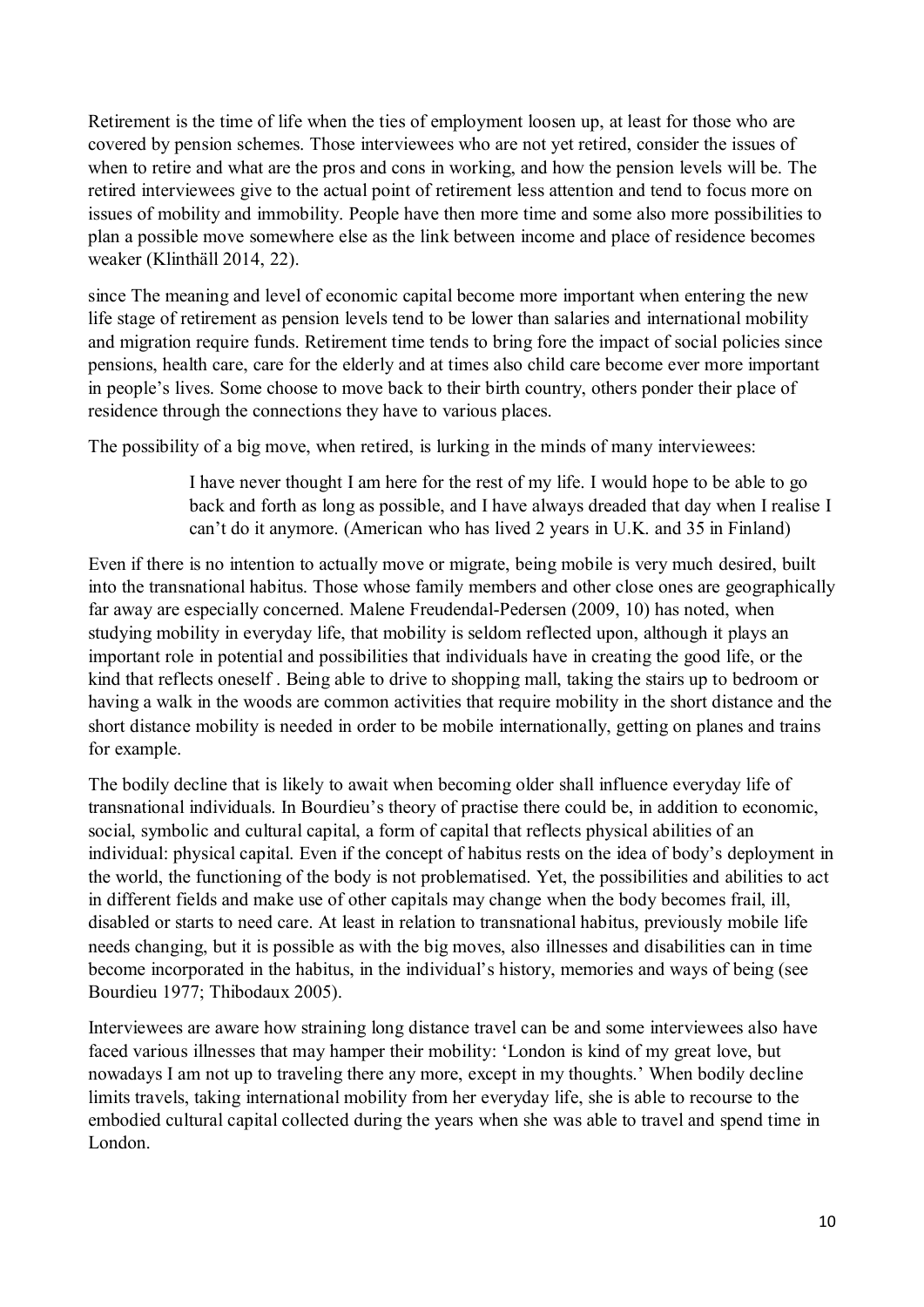This Finnish interviewee had done her third big move from Germany back to Finland, even though she stressed that 'I have always said that I never move back to Finland.' Having three big moves in her life story, From Finland to United Kingdom, from United Kingdom to Germany and from Germany to Finland, she has several places of attachment that contain personal, embodied experiences and memories from everyday life at various stages. The birth of a grandson was a decisive factor that made her change her mind and return to Finland: 'For me it is people who are important, not so much the place. If they lived in Timbuktu, I would have then moved there. It had nothing to do with Finland as such.' Notions of belonging, locality or community do refer both to a demarcated physical space and to clusters of interaction (see Gupta and Ferguson 1992, 8), therefore a location itself did not induce the move but the social ties and the possibility of meaningful interaction.

Non-resident members of the family constitute an important part of individual's social capital that can be seen as location-specific capital that is essential especially at certain stages of life. Interviewees have relatives and close ones in various places, not only in their countries of origin and countries of present residence. Hence transnational life-worlds and places of attachment are expanded by the mobilities of their children and other close ones. The need for support of younger generations rather than the older generations seems to be the main determinant of the residential distance between adult children and the interviewees (see also Michielin and Mulder 2007). The above-mentioned Finnish interviewee who returned from Germany to Finland did mention that her son has promised to look after her until the end. The primary motivation may have been to sustain the close ties between the grandmother and the grandson, but the present and future needs for care were also influencing the decision to move.

None of the interviewees were willing to move to some place where they do not have any attachments: prior places of residence, children or other family members. None of them had purchased a second home for holidays or as a possible place for retirement. Second home ownership, seasonal migration and long-stay international tourism may constitute the first step towards permanent migration (Williams et al. 1997) but for interviewees this was not the route to the possible big move. The envisioned moves did not resemble lifestyle migration, although people envisage themselves in places that are seen more or less suitable for their age (Gardner 2002, 21).

Especially the American interviewees saw many obstacles in returning to U.S.A.: 'It gets complicated, once you have lived outside United States, to go back to United States as far as taxes, administration and stuff like that.' The recent changes in American health care policy are extremely important for them: 'Once Obama-care passed, I was, I'm able to get health insurance and that would be, that might have been a showstopper.' A decisive factor that made the move back to United States of America possible was the Affordable Care Act (known popularly as Obamacare), which is a policy reform that ensures that all legal American residents have a health insurance (HealthCare.gov) regardless of their income levels. The field of American health care insurance system had changed and the symbolic capital was used by the president Obama who was able to push the reform through despite resistance. In Finland, where the interviewee lived for years, health care is based on publicly arranged national insurance that covers all permanent and legal residents and it is funded through taxation and user fees that cover around eight per cent of the service expenses (THL 2014). Not having a private health insurance to take along from Finland, Affordable Care Act made it possible for her to afford health care in United States. This was essential since she had suffered from cancer and she will need medical follow-ups and possible treatments later on.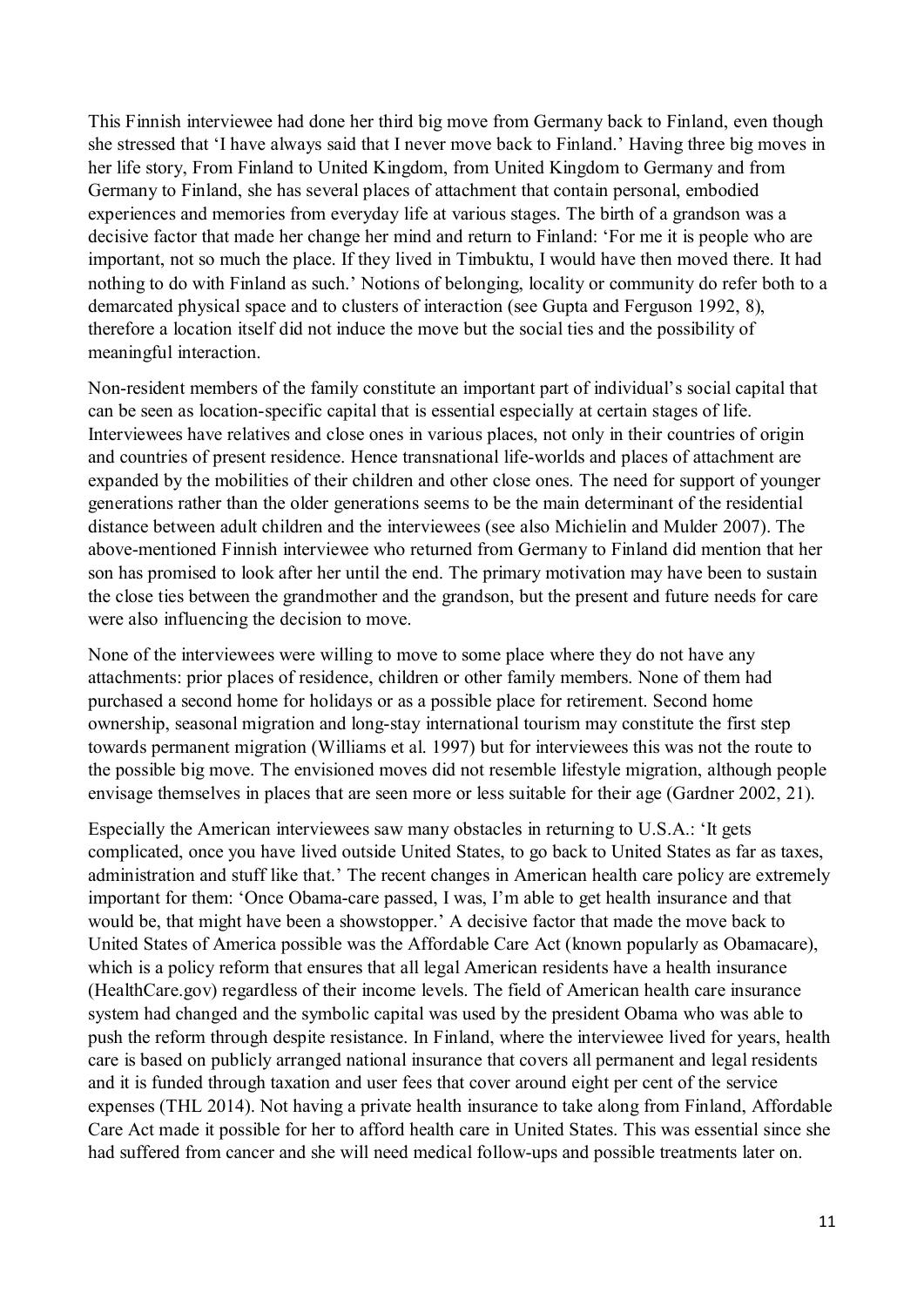Affordable Care Act expanded the economic capital for those of American origin since in case of return, they would be able to use their money on other things than health care insurances.

In addition to health care also income level in retirement was often discussed. Interviewees are not specifically concerned over their income albeit they are aware that pensions are lower than salaries. For one of the widowed interviewees money was concern for some time: 'I was really afraid when I first retired, how would I manage you know? I didn't really know what the cost of living was really like. You know because my husband was taking care of it.' This excerpt shows the gendered side of habitus, where economic matters were the domain of masculine actor. Economic capital is important also in care for the elderly and the possible future needs for care did come up as a topic.

The unwillingness of becoming a burden to significant others was mentioned: 'I have this feeling that I would sort of like to be in the States where my family is. That somehow they could help me more than being a burden on some friends.' Need for care seems to have in the eyes of the interviewees as something than can drain both the economic and social capital. Three out of seven interviewees mentioned that they need some help in their daily life, mainly shopping, small repairs and dealing with paper work. For the others care needs were not yet focal issues. There has been research on the notion of care capital, as one form of capital especially in the lives of older adults in need for care (Anttonen and Sipilä 2006).

Finally there was thinking and talking around death: '…maybe I just have to be here. I just hope that I drop dead one day so I don't have to worry about these things.' With these things she meant need for and cost of health care and social care that may arise with the rising age and ailing health. An awakening experience for one interviewee was reading the major Finnish newspaper one day:

> I opened up the Helsingin Sanomat and there was a big obituary for this person. And I thought oh my god, I know her! And I thought she had gone back to U.S. with her family. I had no idea that she had come back to Finland, had divorced. Her children and husband had gone back to U.S. years ago and she had been in Finland all that time. And then I read the obituary, she was just a year older than me. You know, she died at a hospital and I knew she died alone.

The downside of transnational habitus is, with the globally dispersed social capital, the possibility or a risk of spending the end of life far away from family members and other close ones. This revelation triggered the plans for the big move. The issue of death has not attracted very much attention in studies on migration (see however Ackers and Dwyer 2002, Oliver 2008), not even studies on care for the elderly. Many older migrants wish that their remains are close to their children in the country where they live or in the country of origin (George and Fitzgerald 2012, Percival 2013, Stefansson 2004).

#### **Conclusions**

Interviewees built in many ways a picture of specific group of people who have international mobility high on their agenda and who possess many kinds of capitals that are useful in making it happen, at various stages of life. Interviewees stayed in the Western world where the capitals they possess generally hold their value. An example of this could be institutionalised cultural capital of university degrees that most of them had. On the other hand, if language skills are seen as cultural capital, the American couple who migrated to Finland when retired, had rather small amounts of it.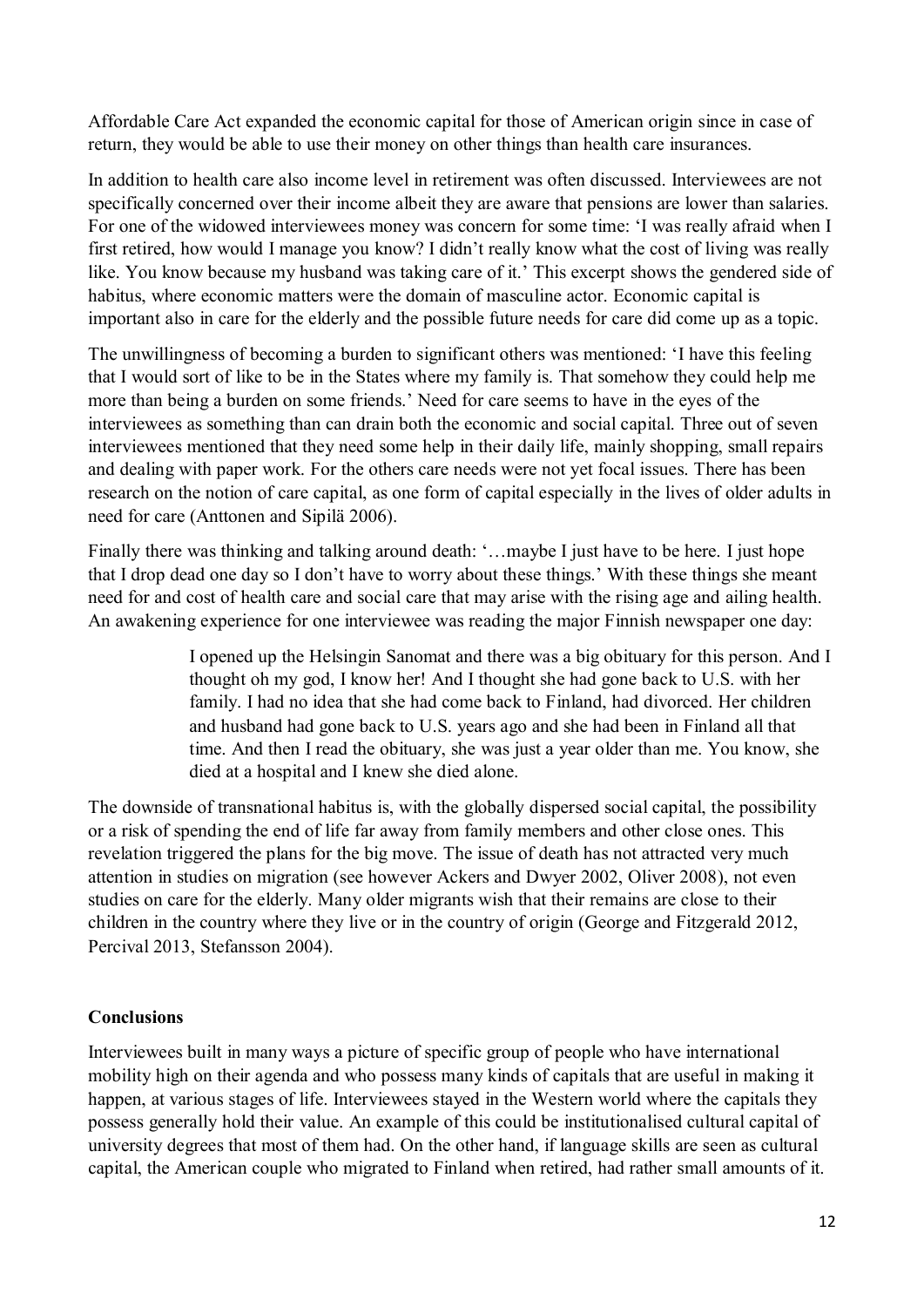They also faced a side of identity that was new to them: being not very competent in learning a new language. This revelation was also influencing their everyday life in Finland, making them somewhat dependent on their son whose Finnish is fluent. Not being able to speak Finnish may cause difficulties in the future, to be bodily and physically felt, if there are needs for social and health care services.

These qualities and resources are part of their transnational habitus, inscribed in the bodily existence and shaping and being shaped by their everyday lives. Transnational habitus was traceable in the retirement plans and realisations at least as a wish to be internationally mobile, being able to travel. Interviewees are painfully aware of the limitation that time and ageing inevitably bring to international mobility. Therefore they wanted, or at least they felt the need, to make the decision where to reside in retirement. This decision was for many rather difficult due to their attachments to many places, either through their children, other relatives or friends, or for the reasons of having lived in those countries at some stage of life.

I have intentionally tried to break the migrant categories that are present in many studies on migration and transnationalism, such as lifestyle migrant or retirement migrant, in order to include different kinds of mobilities, both international travel and migration. Many kinds of international mobility may affect the habitus of an individual. Returning to the migrant categories, it became evident that interviewees are aware of the consequences that changes in them cause in their everyday life. These changes are put into force mainly through laws on migration and to some extent also in social policies that include and exclude transnational individuals from benefits and services.

#### **References**

Ackers, Louise and Dwyer, Peter. 2002. *Senior Citizenship?: Retirement, Migration and Welfare in the European Union*. Bristol: The Policy Press.

Allan, Kenneth. 2007. *The Social Lens. An Invitation to Social and Sociological Theory*. Thousand Oaks: Sage Publications.

Anttonen, Anneli and Sipilä, Jorma. 2006. "Care capital, stress and satisfaction." In *Women, work and family in Europe*, edited by Rosemary Crompton, Suzan Lewis and Clare Lyonette, 222−249. Houndmills: Palgrave Macmillan.

Bauder Harald. 2004. "Habitus, rules of the labour market and employment strategies of immigrants

in Vancouver, Canada." *Social and Cultural Geography* 6(1)81-97.

Benson, Michaela and O'Reilly, Karen. 2009. "Migration and the search for a better way of life: A critical exploration of lifestyle migration." *The Sociological Review* 57(4): 608–625.

Bertaux Daniel and Kohli Martin. 1984. "The life story approach: a continental view." *Annual Review of Sociology* 10: 215‒237.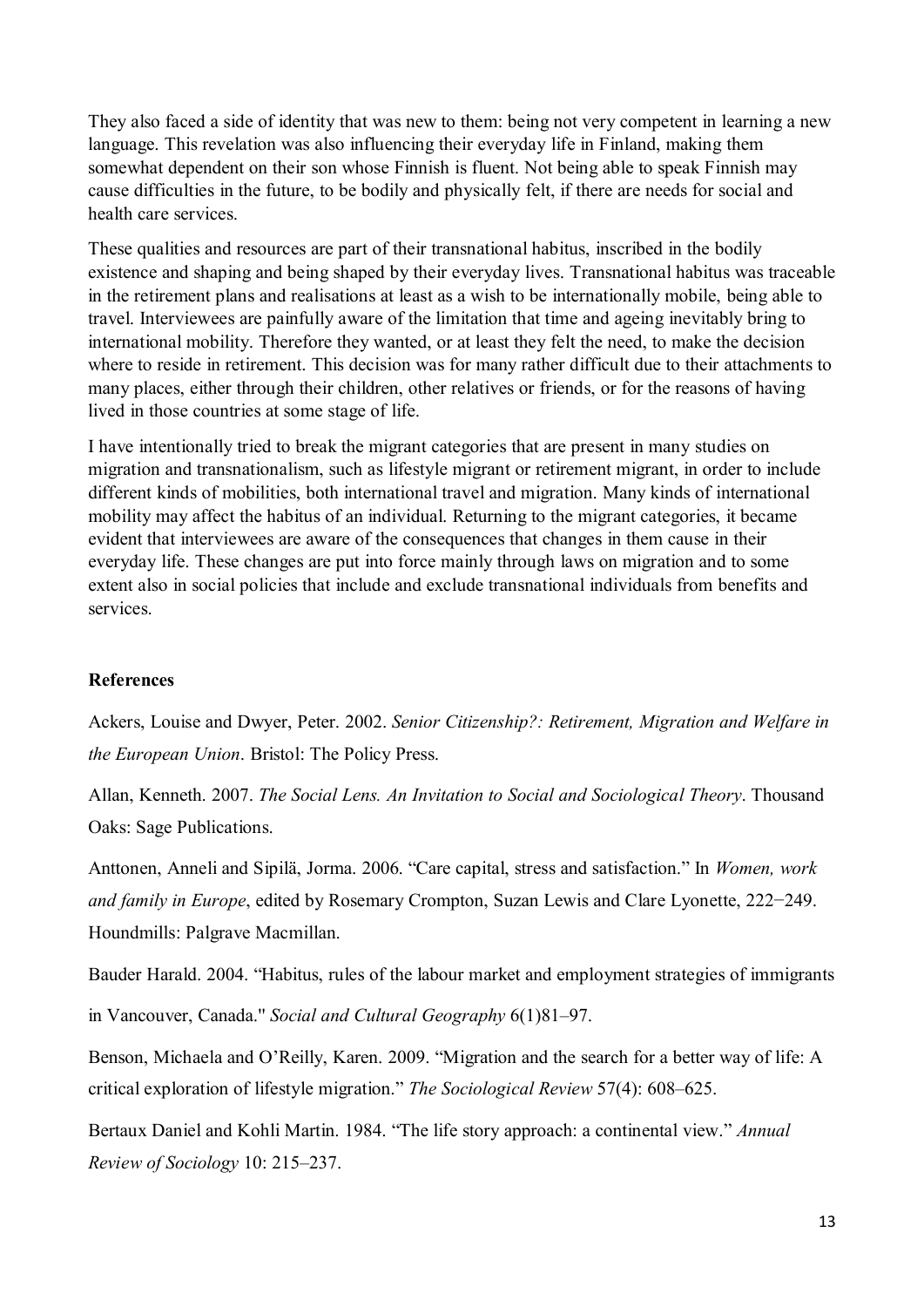Bourdieu, Pierre. 1977. *Outline of a theory of practice*. London: Cambridge University Press.

Bourdieu, Pierre. 1984. *Distinction. A Social Critique of the Judgement of Taste*. London: Routledge and Kegan Paul.

Bourdieu, Pierre 1986."The forms of capital.'' In *Handbook of Theory and Research in the Sociology of Education*, edited by John Richardson, 241–258. New York: Greenwood Press,Westport.

Bourdieu, Pierre. 1989. Social space and symbolic Power. *Sociological Theory* 7 (1): 14–25.

Bourdieu, Pierre. 1990. *The logic of practice*. Standford: Standford University Press.

Brewer, William F. 1986. "What is autobiographical memory?" In *Autobiographical memory*, edited by David C. Rubin, 25–49. Cambridge, England: Cambridge University Press.

Carlson, Sören. 2012. "Becoming a Mobile Student – a Processual Perspective on German Degree Student Mobility." *Population, Space and Place* Special Issue: International Student Migration 19 (2), 168–180.

Chamberlayne, Prue and King, Annette. 1996. "Biographical approaches in comparative work: the cultures of care project." In Cross-National Methods in the Social Sciences, edited by Hantrais, Linda and Mangen, Steen, 95-104. London: Pinter.

Denzin, Norman K. 1989. *Interpretive Interactionism.* Newbury Park: Sage.

Easthope, Hazel. 2009. "Fixed Identities in a Mobile World? The Relationship Between Mobility, Place and Identity" *Identities: Global Studies in Culture and Power* 16 (1): 61–82.

Freudendal-Pedersen, Malene. 2009. *Mobility in daily life. Between freedom and unfreedom*. Farnham: Ashgate.

Fuligni, Andrew, J. and Telzer, Eva, H. 2012. "The contributions of youth to immigrant families." In *Realizing the potential of immigrant youth* edited by Ann S. Masten, Karmela Liebkind, and Donald J- Hernandez, 181–202. New York: Cambridge University Press.

Gardner, Katy. 2002. *Age, Narrative and Migration. The Life Course and Life Histories of Bengali Elders in London*. Oxford: Berg.

Gmelch, George. 1980. "Return Migration." *Annual Review of Anthropology* 9: 135–159.

George, M and Fitzgerald, R. P. 2012. "Forty years in Aotearoa New Zealand: white identity, home and later life in adopted country." *Ageing and Society* 32 (2): 239–260.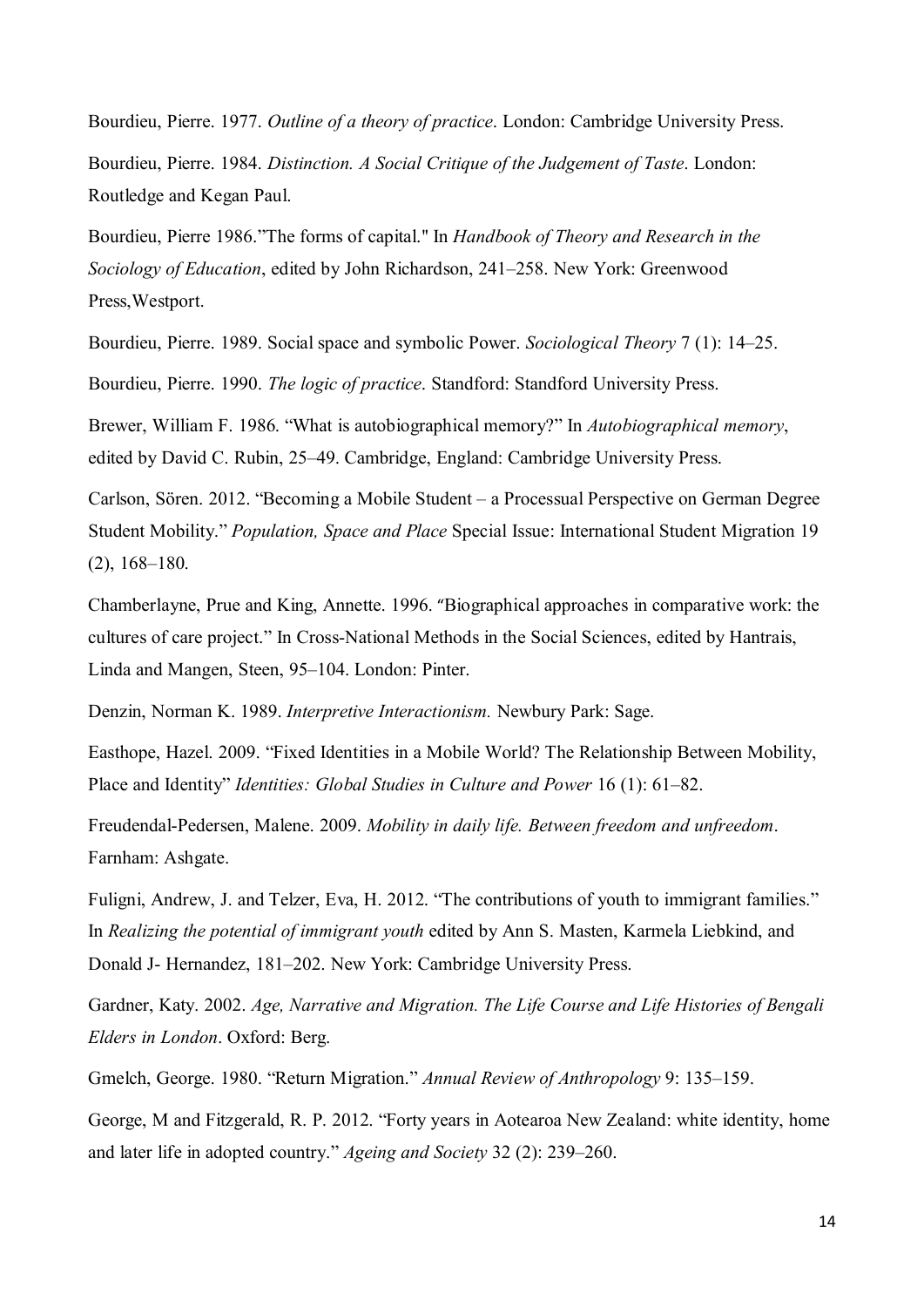Gupta, Akhil and Ferguson, James. 1992. "Beyond "Culture": Space, identity, and the Politics of Difference." *Cultural Anthropology* 7 (1): 6‒23.

Haas, Heiko. 2013. "Volunteering in retirement migration: meanings and functions of charitable activities for older British residents in Spain." *Ageing & Society* 33 (8): 1374‒1400.

*HealtCare.gov*. A one-page guide to the Health Insurance Marketplace. Available at https://www.healthcare.gov/quick-guide/, accessed March 10, 2015.

Hoey, Brian, A. 2005. "From Pi to Pie: Moral narratives of noneconomic migration and starting over in postindustrial Midwest." *Journal of Contemporary Ethnography* 34 (5): 586–624.

Holstein J. A. and Gubrium J. F. 1995. *The active interview*. Thousand Oaks: Sage.

Kelly, Philip and Lusis, Tom. 2006. "Migration and the transnational habitus: evidence from

Canada and the Philippines." *Environment and Planning* 38 (5): 831‒847.

Klinthäll, Martin. 2014. "Older immigrants leaving Sweden." In *Return Migration in Later Life. International Perspectives*, edited by John Percival, 21–42. Bristol: Policy Press.

Koehn, Peter, H. and Rosenau, James, N. 2002. "Transnational competence in an emerging epoch." *International Studies Perspectives* 3 (2): 105‒127.

Leinonen, Anu. 2007. Tuottava ikääntyminen: käsitteestä käyttömahdollisuuksiin. *Yhteiskuntapolitiikka* 72 (3), 295‒308.

Mason, Jennifer. 2004. Personal Narratives, Relational Selves: Residential Histories in the living and Telling. *The Sociological Review* 52 (2), 162–179.

Michielin, Francesca and Mulder, Clara, H. 2007. "Residential mobility and migration of the divorced and separated." *Demographic Research* 17 (6): 655–679.

Norton, Bonny. 2000. *Identity and language learning: Gender ethnicity and educational change*. London: Pearson Education.

Oliver, Caroline. 2008. *Retirement Migration, Paradoxes of Ageing*. New York: Routledge.

O´Reilly, Karen. 2002. "Britain in Europe/The British in Spain: Exploring Britain's Changing Relationship to the Other through the Attitudes of Its' Emigrants" *Nations and Nationalism* 8 (2), 179‒193.